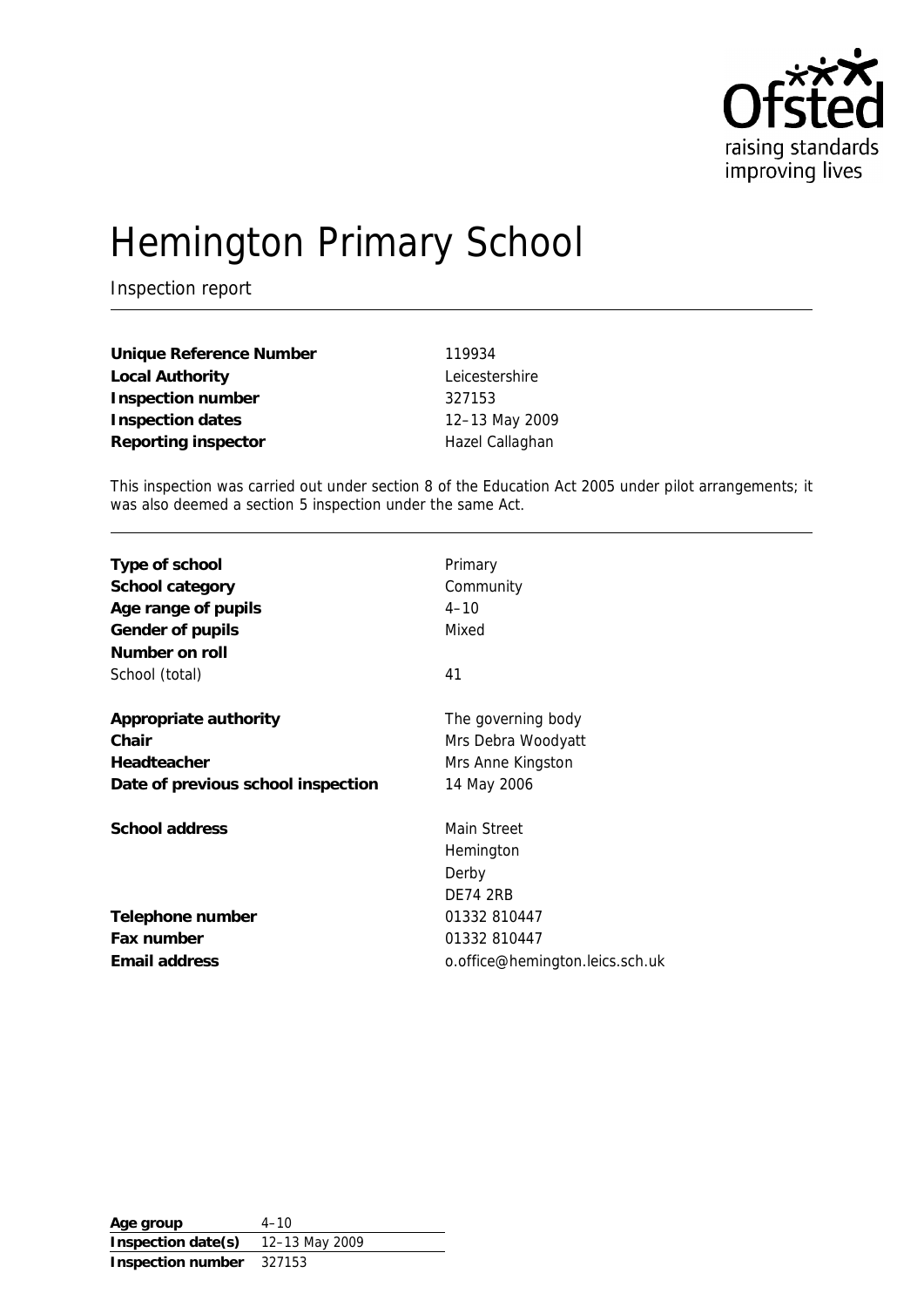#### © Crown copyright 2009

#### Website: www.ofsted.gov.uk

This document may be reproduced in whole or in part for non-commercial educational purposes, provided that the information quoted is reproduced without adaptation and the source and date of publication are stated.

Further copies of this report are obtainable from the school. Under the Education Act 2005, the school must provide a copy of this report free of charge to certain categories of people. A charge not exceeding the full cost of reproduction may be made for any other copies supplied.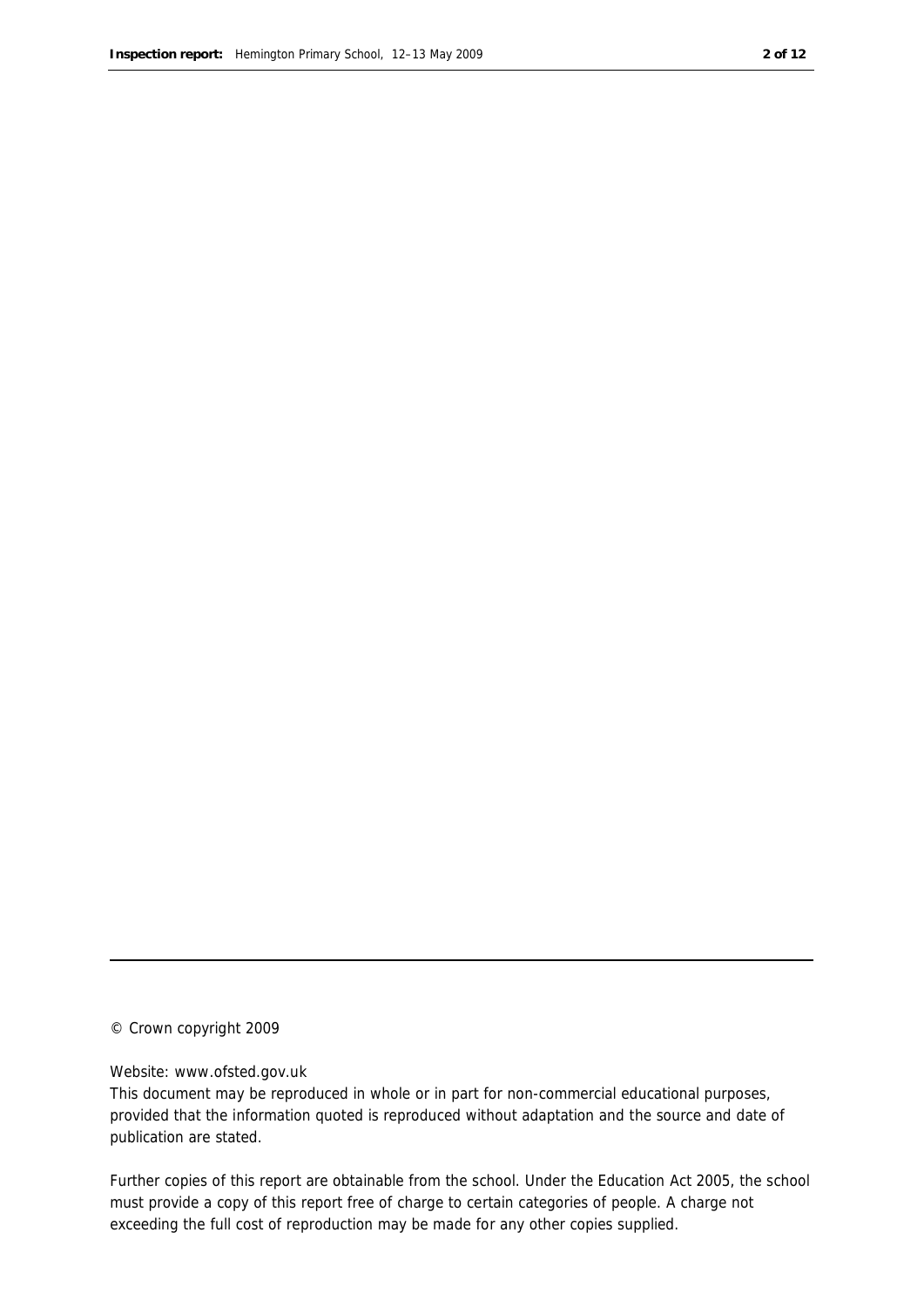#### **Introduction**

This pilot inspection was carried out by one additional inspector. The inspector visited seven lessons, and held meetings with governors, staff and groups of pupils. She observed the school's work, and looked at the school's development plan, minutes of governors meetings and various reports, examined examples of pupils' work and scrutinised 19 questionnaires completed by parents.

The inspector reviewed many aspects of the school's work and looked in detail at the following.

- Current standards and achievement in the Early Years Foundation Stage and in both key stages.
- The extent to which teaching and the curriculum meet the needs of all pupils, especially in mathematics.
- How well the school is helping pupils develop their awareness of the diversity of British society and how effectively community cohesion is promoted beyond the school.
- The key positive features that are underpinning pupils' personal and social development.

#### **Information about the school**

Hemington Primary is a very small school. The numbers of pupils in each age group vary from year to year but are very much smaller than seen nationally. The vast majority of pupils are from White British backgrounds. A travelling community lives on a showman site close to the school and the children from these families spend part of every year travelling and do not attend school. The proportion of pupils with learning difficulties and/or disabilities is above average. Pupils are taught in two mixed-age classes while children in the Early Years Foundation Stage are taught in a small room adjacent to the Key Stage 1 classroom. Pupils transfer to their next school at the end of Year 5.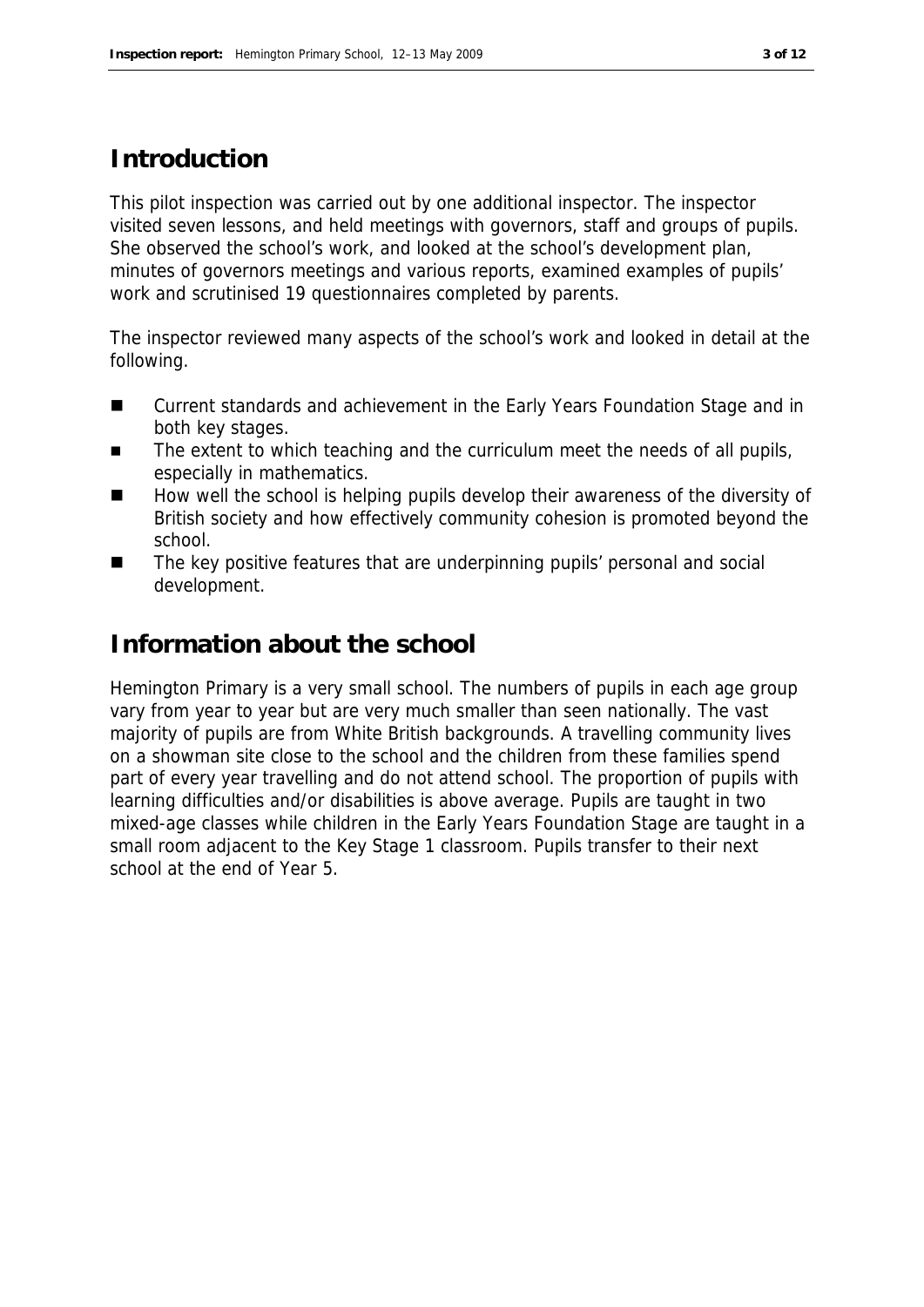#### **Inspection judgements**

**Grades: 1 is outstanding, 2 is good, 3 is satisfactory, and 4 is inadequate**

#### **Overall effectiveness 2**

#### **Capacity for sustained improvement 2**

### **Main findings**

Hemington Primary provides a good education for its pupils. They thrive in the family atmosphere, enjoy all that it has to offer and make good progress in their learning. The personal and pastoral care provided for all the pupils is exemplary and as a result they grow in confidence and maturity. Relationships throughout the school are excellent, pupils feel safe and secure and this provides the perfect environment for them to learn successfully. The very positive learning ethos is confirmed by the parents. One wrote, 'Since our child has been at Hemington she has grown in confidence and progressed so much, she loves school and is passionate about learning which we attribute to the fantastic teaching staff and supportive environment.'

A significant strength of the school is the outstanding provision made for children in the Early Years Foundation Stage and for pupils in Key Stage 1. Boys and girls make excellent progress in their learning because of the high expectations held by staff and the stimulating curriculum that builds on pupils' interest and promotes their desire to do well. Pupils make good progress in Years 3, 4 and 5 and when they leave standards are usually well above those expected for their age, particularly in English. Standards in mathematics have been typically a little lower with fewer pupils reaching the higher Level 5 than in English. Pupils show a keen desire to learn and, when they are given a good understanding of what they need to do to improve, they respond well. Such good quality academic guidance is not consistently provided however, in mathematics and science for pupils in Key Stage 2. Additionally, teachers' marking is not sufficiently consistent in pinpointing how pupils could improve next time. Expectations for pupils' work in terms of its quantity and quality in mathematics are not as high as those in English, and this is one of the main reasons for pupils' satisfactory rather than good progress in this subject.

The headteacher provides good leadership and is well supported by all the staff and governors who work as a particularly strong team. They have a good understanding of the school's strengths and weaknesses that comes from working closely together. Plans for monitoring the work of the school are effective but limited time and many responsibilities across a small number of staff restrict their implementation. The school works well with the local community, especially with pupils from traveller families to promote community cohesion at the local level. However, governors and staff have recognised the need for pupils to have wider opportunities to learn about people from different cultures and backgrounds. The positive track record of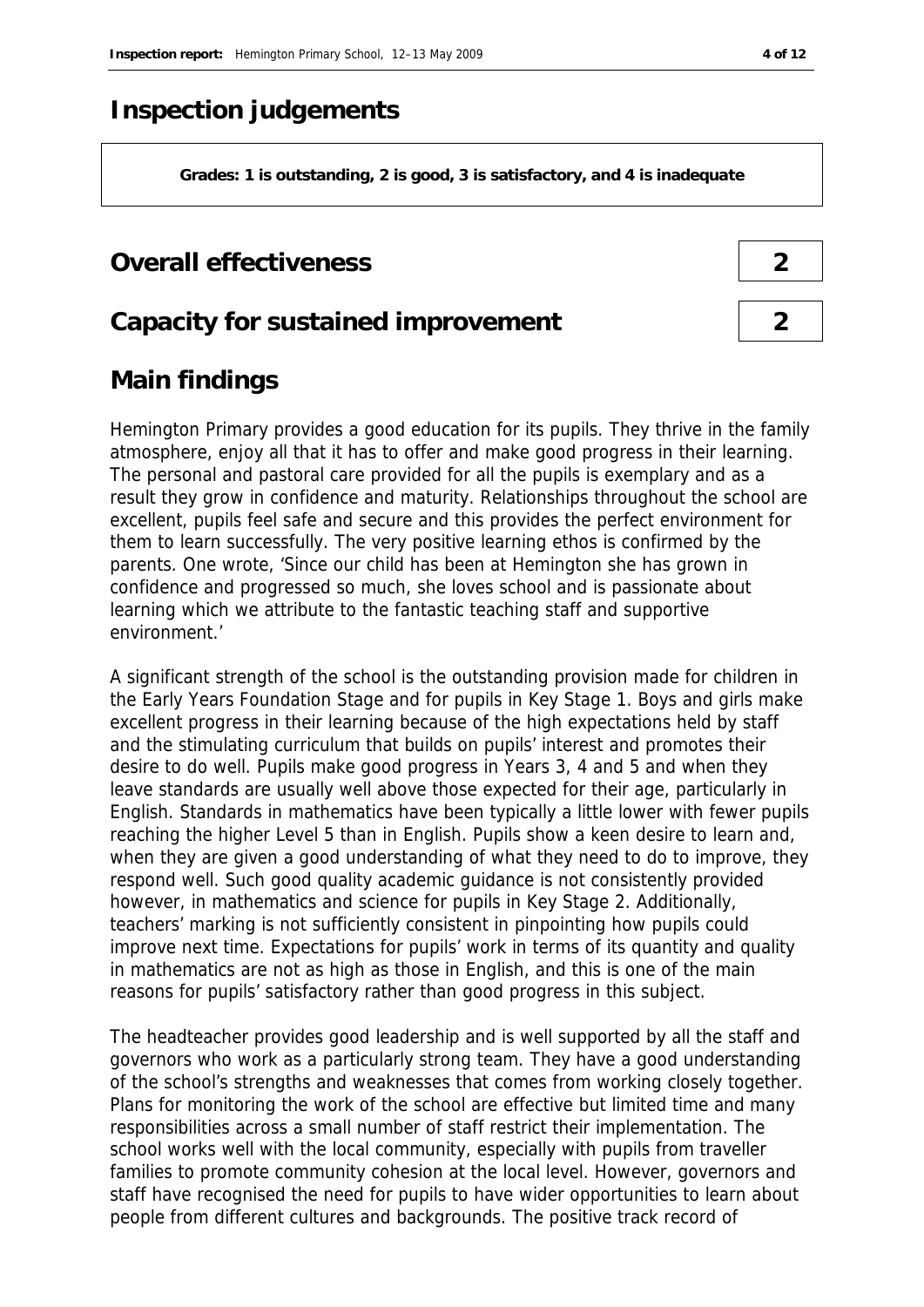improvement and the strong commitment of all staff to supporting future development demonstrate the school's good capacity for continuing improvement.

#### **What does the school need to do to improve further?**

- Raise standards in mathematics and science in Key Stage 2 to equal those in English by ensuring consistently high expectations in the work set for pupils and providing clear and consistent guidance for them on how to improve.
- Ensure all managers have sufficient time and opportunity to carry out their monitoring roles successfully and to enable ongoing review of the impact of the school's improvement strategies.
- Widen opportunities for pupils to learn about and appreciate different cultures so they are well prepared for life in a diverse society.

#### **Outcomes for individuals and groups of pupils 2**

Children start school from different starting points but overall their knowledge and skills are typically above those expected for their age. Children make excellent progress in the Early Years Foundation Stage to reach standards that are usually well above average and most children are very well prepared to begin work on the National Curriculum. Many examples were observed of a variety of children's writing on display which was of a high standard. In a lesson about letters and sounds, many children were successfully using their knowledge to correctly write new words. Pupils continue to make excellent progress in Key Stage 1, particularly in reading and writing. In 2008, standards reached were well above the national average and pupils are currently well on their way to reaching above average standards again this year. Lessons in this class are typified by high expectations presented in a fun way so that learning is enjoyable. In a mathematics session linked to the topic on fairy stories, pupils worked really hard and with sustained enthusiasm on quite challenging tasks.

Pupils make good progress in Key Stage 2, particularly in English, and reach above average standards. In 2008 standards in mathematics and science were broadly average and reflected satisfactory rather than good progress. Concerns flagged by the last inspection about weaknesses in developing pupils' ability to use and apply their knowledge in mathematics and science have largely been addressed but the quality and quantity of work is not yet as good as that seen in English.

Pupils show very good attitudes towards their work and their behaviour is exemplary. Social and moral development is particularly strong and pupils show good levels of respect and care for one another. They have well developed understanding of how to keep safe and healthy and play an active part in making their school and the local community a better place to be. They show a keen interest in helping the child they are supporting in Burma through their charitable endeavours so that she can attend school. They keep regular contact through emails and the computer video link with a family just moved to China but opportunities to meet people from a variety of different ethnic backgrounds and cultures are otherwise limited. The majority of pupils attend very regularly and there is a below average number of absences each year. The small group of pupils from traveller backgrounds however are away from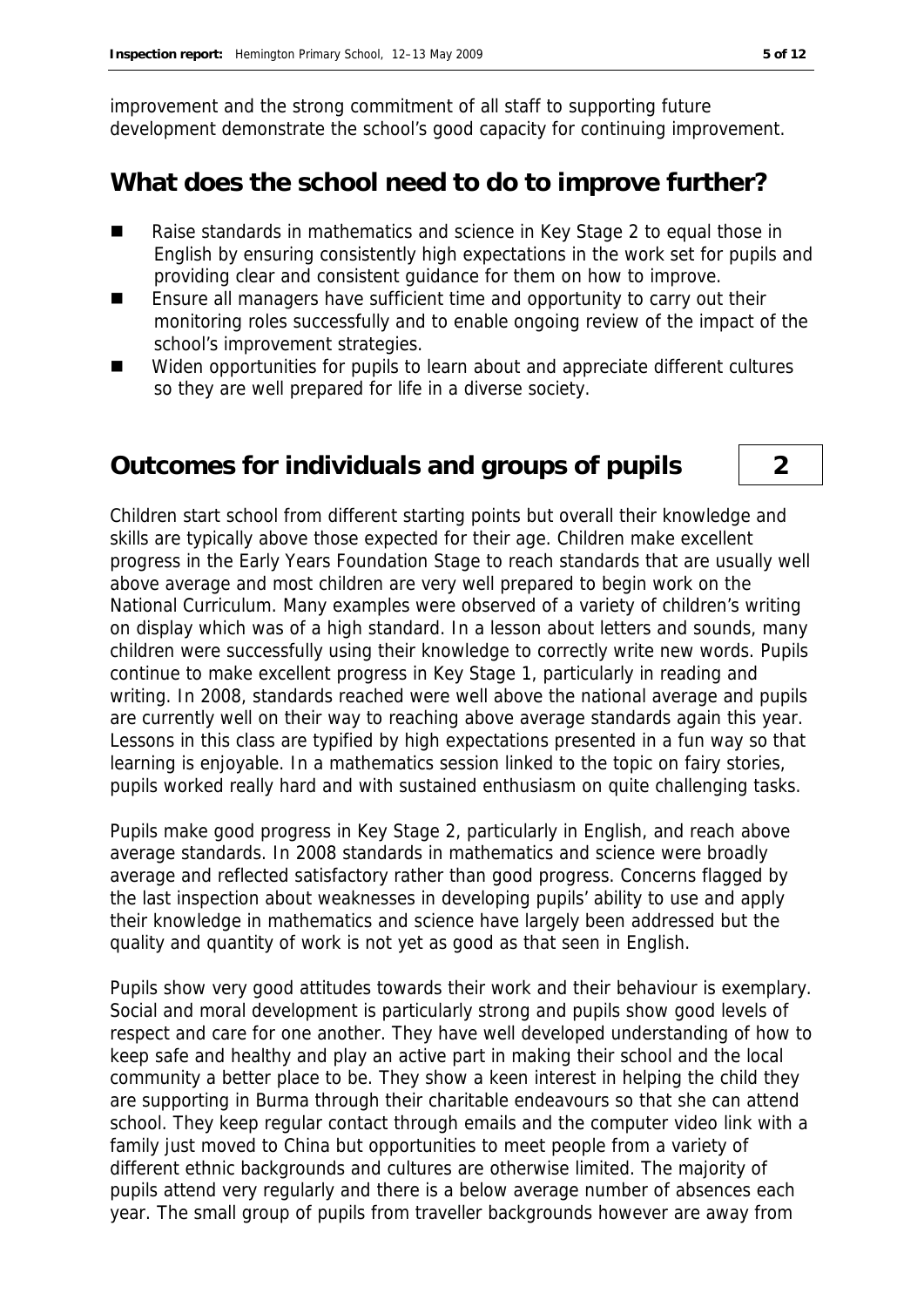school for long periods. The school ensures that these pupils are successfully reintegrated and staff do all they can to help them catch up on lost learning.

These are the grades for pupils' outcomes

| Pupils' attainment <sup>1</sup>                                                                                    | 2              |
|--------------------------------------------------------------------------------------------------------------------|----------------|
| The quality of pupils' learning and their progress                                                                 | 2              |
| The quality of learning for pupils with learning difficulties and/or disabilities and their<br>progress            | $\mathfrak{D}$ |
| How well do pupils achieve and enjoy their learning?                                                               | $\mathcal{P}$  |
| To what extent do pupils feel safe?                                                                                | $\mathcal{P}$  |
| How well do pupils behave?                                                                                         |                |
| To what extent do pupils adopt healthy lifestyles?                                                                 | $\mathcal{P}$  |
| To what extent do pupils contribute to the school and wider community?                                             | 2              |
| Pupils' attendance <sup>1</sup>                                                                                    | 2              |
| How well do pupils develop workplace and other skills that will contribute to<br>their future economic well-being? | 3              |
| What is the extent of pupils' spiritual, moral, social and cultural development?                                   | 2              |

### **How effective is the provision?**

-

Teaching is good overall. It is often outstanding in both the Early Years Foundation Stage and Key Stage 1. Pupils find the activities interesting and the nursery nurse and class teacher are skilled at planning activities that extend the pupils' learning very well. Activities are well matched to pupils' capabilities with sufficient challenge to stretch the more able. In the Key Stage 2 class the quality of teaching is more mixed. In English, pupils are given a good understanding of how to improve. Opportunities for them to effectively share ideas and work cooperatively promote their good progress. The use of editing partners, for example, gives pupils the opportunity to improve their work and extend their vocabulary. In mathematics, assessment of pupils' work is used well to match activities to pupils' different needs but the opportunities for pupils to explore and explain the way they work are too variable. The quality of marking is inconsistent. At its best it celebrates good work and success and sets targets for improvement, but too often pupils are not given a clear understanding of whether their work is of the required standard or how to improve. These weaknesses have rightly been identified but their impact on slowing pupils' progress has not been fully monitored.

The school is very effective in eliminating the difficulties caused by a small site and limited resources by using its many links with other schools and outside agencies. As a result pupils are provided with a broad and interesting curriculum that extends their knowledge and skills well. Teaching assistants not only support individual needs successfully but also use their talents and expertise to enrich the curriculum in music and art. Pupils with significant learning difficulties and/or disabilities are extremely

<sup>&</sup>lt;sup>1</sup> The grades for attainment and attendance are: 1 is high; 2 is above average; 3 is broadly average; and 4 is low.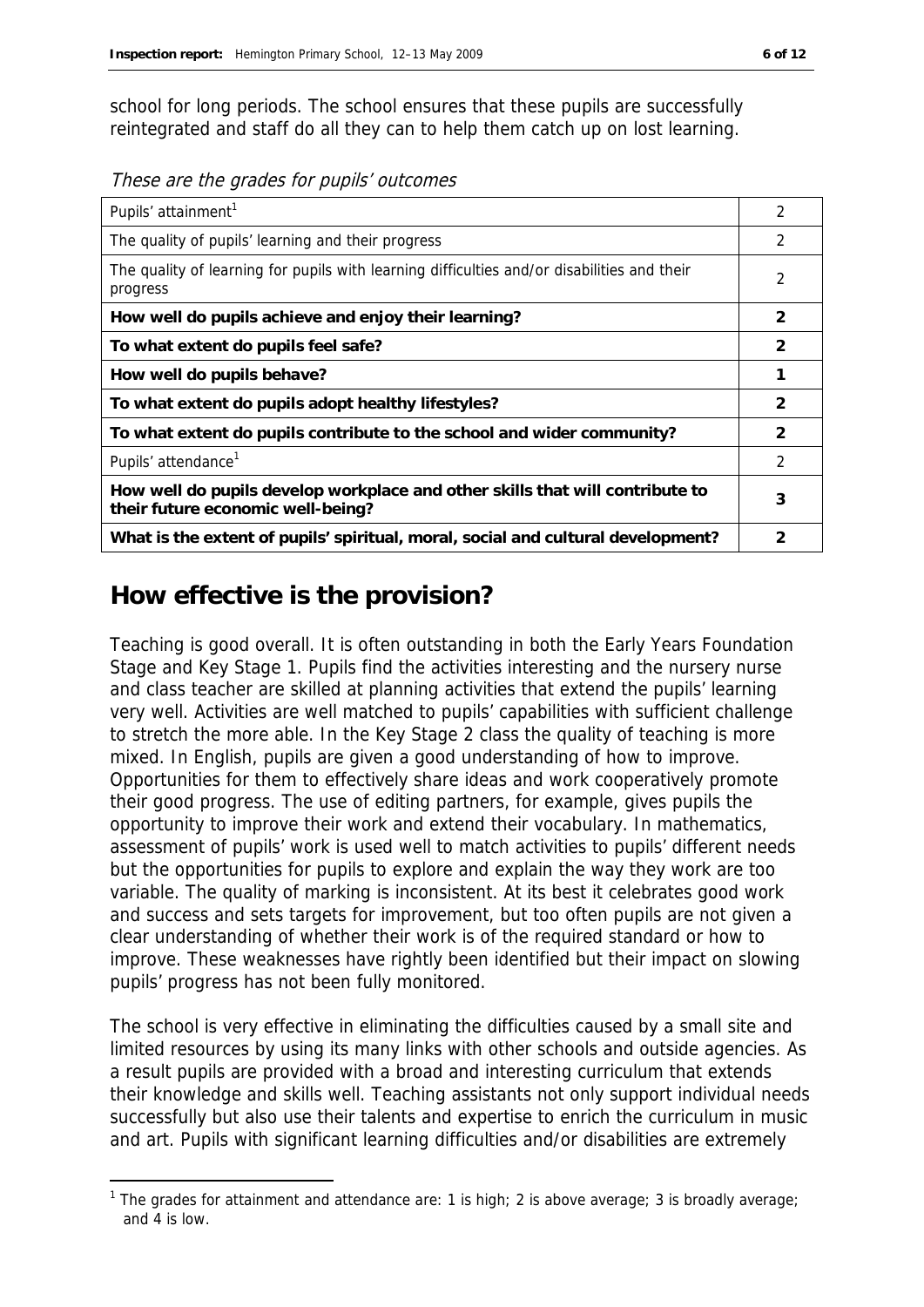well supported both in school and by staff from the local special school and outside agencies. Effective support from the Traveller Education Service assists pupils from traveller backgrounds to maintain their education while they are away, for example through providing learning packs. Many parents commented on the tremendous support provided not only for all the pupils but for families as well.

These are the grades for the quality of provision

| The quality of teaching                                                                                    |   |
|------------------------------------------------------------------------------------------------------------|---|
| The use of assessment to support learning                                                                  |   |
| The extent to which the curriculum meets pupils' needs, including, where<br>relevant, through partnerships | ာ |
| The effectiveness of care, guidance and support                                                            |   |

### **How effective are leadership and management?**

The headteacher's clear direction and strong leadership, together with the commitment of the dedicated staff team, have secured improvement since the last inspection. Mathematics is a recognised priority for development and work is under way to bring positive change, but as yet standards still fall short of those in English. Although the school has an accurate overview of strengths and weaknesses, monitoring is currently too ad hoc to ensure its work is effective in securing improvement. Governors are a strong support to the school and ensure all legal requirements are met. They are forward looking and proactive in strategic planning. They have a range of expertise which is used to complement that of the staff in promoting improvement. There are good arrangements in place for safeguarding all learners and promoting equalities. Financial management is good and the school budget is used well to ensure value for money. There are excellent partnerships with parents whose views are regularly sought. The school is at the heart of the community. Pupils frequently are part of outside events that promote their good learning and well-being.

| The effectiveness of leadership and management in communicating ambition<br>and driving improvement                                                                 | $\overline{2}$ |
|---------------------------------------------------------------------------------------------------------------------------------------------------------------------|----------------|
| The effectiveness with which the school promotes equality of opportunity and<br>tackles discrimination                                                              | 2              |
| The effectiveness of safeguarding procedures                                                                                                                        | 2              |
| The effectiveness of the governing body in challenging and supporting the<br>school so that weaknesses are tackled decisively and statutory responsibilities<br>met | $\mathcal{P}$  |
| The effectiveness of the school's engagement with parents and carers                                                                                                |                |
| The effectiveness of partnerships in promoting learning and well-being                                                                                              | 2              |
| The effectiveness with which the school promotes community cohesion                                                                                                 | 3              |
| The effectiveness with which the school deploys resources to achieve value for<br>money                                                                             | $\mathcal{P}$  |

These are the grades for leadership and management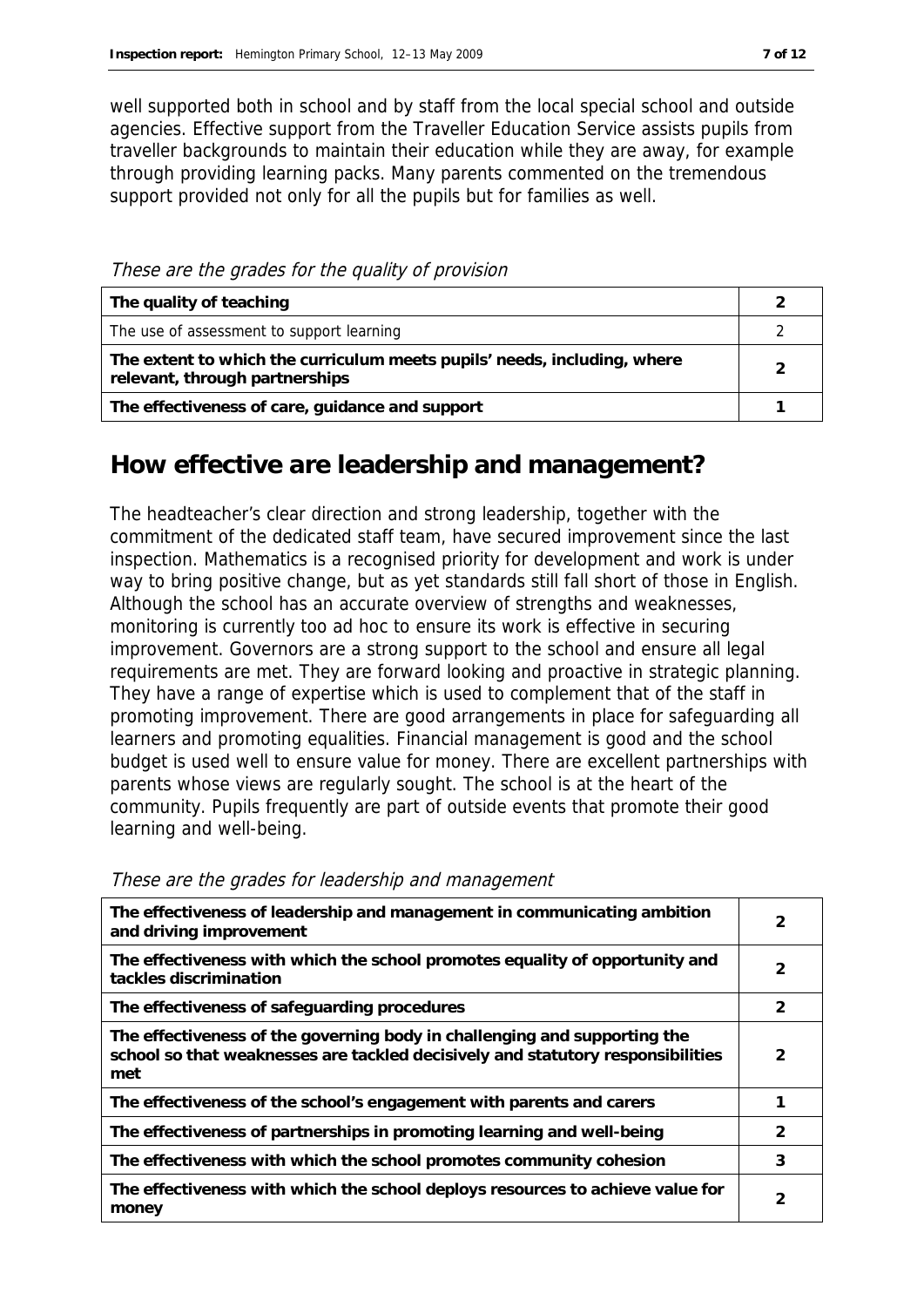## **Early Years Foundation Stage**

The effectiveness of the Early Years Foundation Stage is excellent and children make good progress in all areas of their learning and development. Children enjoy coming to school and share very good relationships with adults and other children. Wellconceived induction arrangements and excellent partnerships with parents help the children settle very quickly. Staff have an excellent understanding of how children learn and provide a good balance of adult-led activities and opportunities for children to make their own choices, to experiment and explore. Children behave very well and show great enthusiasm for their activities. The outside area is used well to extend activities and to provide exciting new ways to learn. The new adventurous play area is a huge success which is already extending children's physical strength and confidence in their own abilities to 'have a go'. The teacher and nursery nurse work extremely well together planning activities that successfully challenge children's ideas and build on what they already know. They monitor progress carefully and plan the next steps so that children's learning builds rapidly. Strong support is given to those children with learning difficulties and/or disabilities and they also make excellent progress in the Reception Year. The work in the Early Years Foundation Stage is monitored well by the class teacher. She provides excellent leadership and support for the nursery nurse. Together they explore the areas that might not be working as well as others and make improvements so that the provision goes from strength to strength.

| Outcomes for children in the Early Years Foundation Stage                             |  |
|---------------------------------------------------------------------------------------|--|
| The quality of provision in the Early Years Foundation Stage                          |  |
| The effectiveness of leadership and management in the Early Years Foundation<br>Stage |  |
| Overall effectiveness of the Early Years Foundation Stage                             |  |

#### **Views of parents and carers**

Parents are overwhelmingly positive about the school, as shown in their responses to the questionnaire. They are particularly pleased with the rounded education their children receive within a happy, family atmosphere. Many comments describe the excellent care and support provided by the staff, not only for the pupils but also for the parents themselves. No concerns were expressed in the parents' questionnaires, being uniformly positive about all aspects of the school. One parent expressed the wish for more homework especially during the holidays, but that was all.

Ofsted invited all the registered parents and carers of pupils registered at Hemington Primary School to complete a questionnaire about their views of the school. If a parent has more than one child at the school, we ask them to record an answer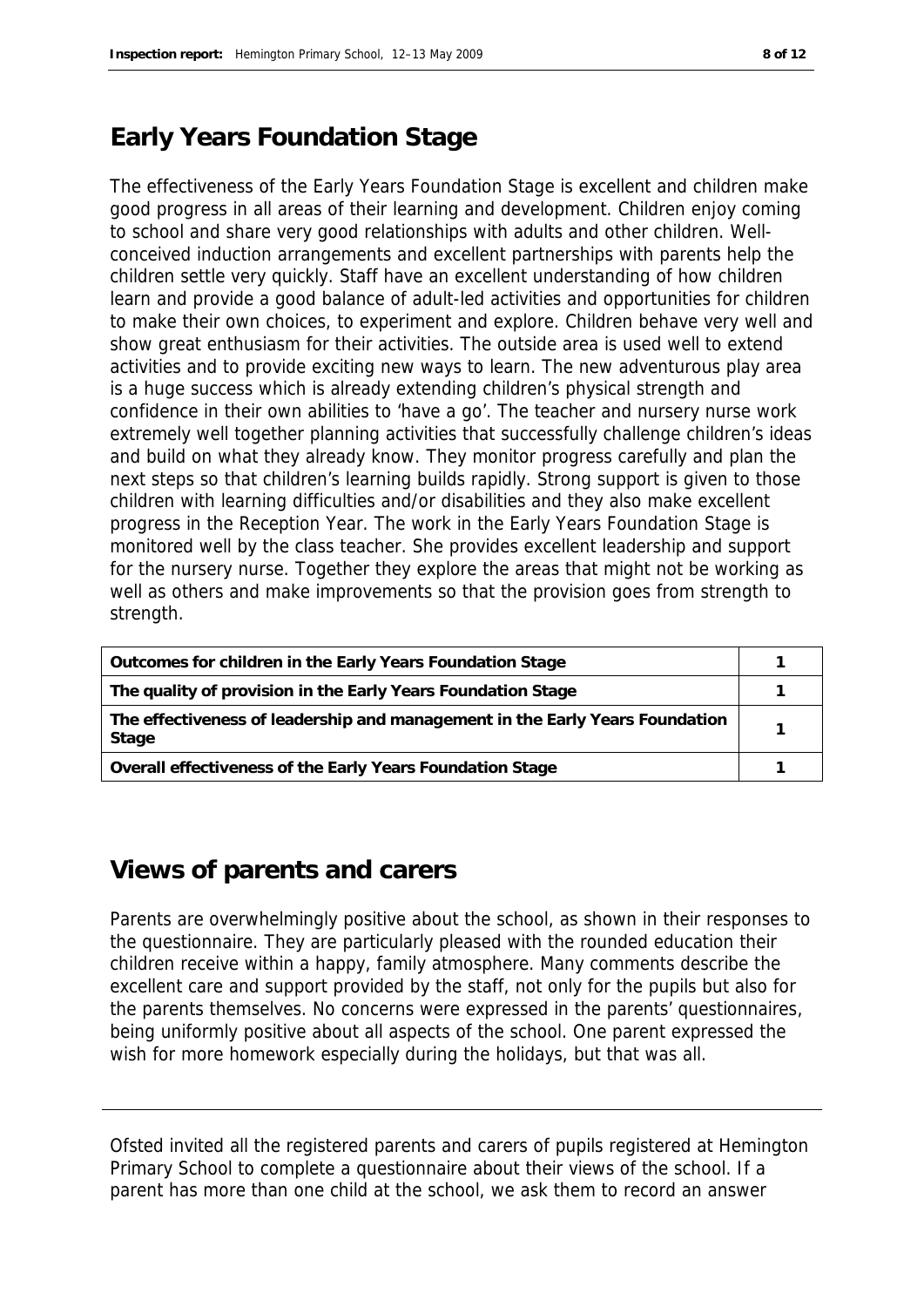against all the questions, for each of their children.

The inspector received 19 completed questionnaires. In total, there are 31 parents and carers registered at the school.

|                                                                     | Always | Most of the<br>time | Occasionally | <b>Never</b>             |
|---------------------------------------------------------------------|--------|---------------------|--------------|--------------------------|
| Overall, I am happy with<br>my child's experience at<br>this school | 18     |                     | -            | $\overline{\phantom{a}}$ |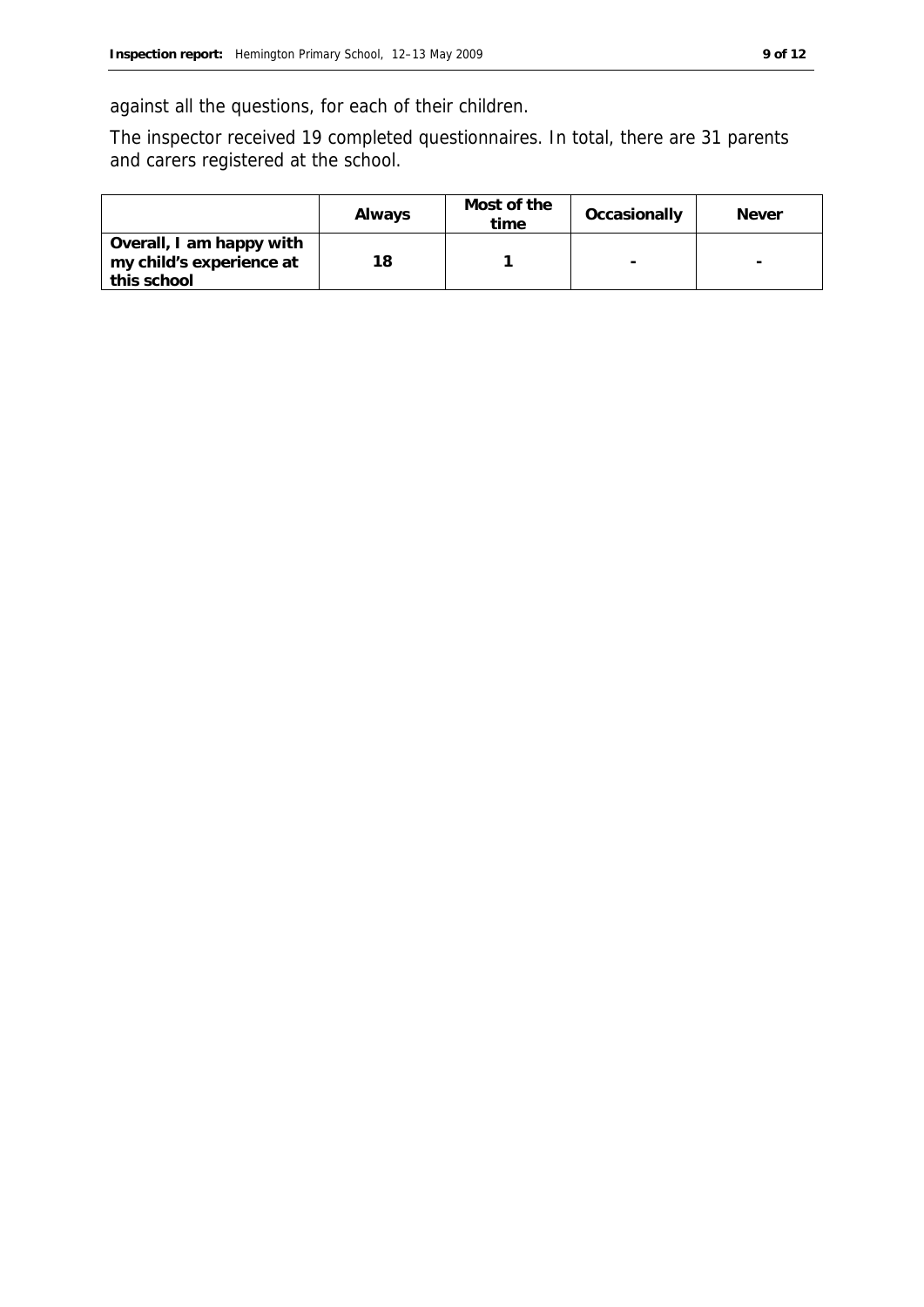# **What inspection judgements mean**

| Grade   | Judgement    | Description                                                                                                                                                                                                                                                                          |
|---------|--------------|--------------------------------------------------------------------------------------------------------------------------------------------------------------------------------------------------------------------------------------------------------------------------------------|
| Grade 1 | Outstanding  | These features are highly effective. An outstanding<br>school provides exceptionally well for all its pupils' needs.<br>In 2007/8, 15% of schools were judged to be<br>outstanding.                                                                                                  |
| Grade 2 | Good         | These are very positive features of a school. A school<br>that is good is serving its pupils well. In 2007/8, 49% of<br>schools were judged good.                                                                                                                                    |
| Grade 3 | Satisfactory | These features are of reasonable quality. A satisfactory<br>school is providing adequately for its pupils. In 2007/8,<br>32% of schools were judged satisfactory.                                                                                                                    |
| Grade 4 | Inadequate   | These features are not of an acceptable standard. An<br>inadequate school needs to make significant<br>improvement in order to meet the needs of its pupils.<br>Ofsted inspectors will make further visits until it<br>improves. In 2007/8, 5% of schools were judged<br>inadequate. |

## **Common terminology used by inspectors**

| Attainment:                | the standard of the pupils' work shown by test and<br>examination results and in lessons.                                                                                                                                                                                                                                                                                 |
|----------------------------|---------------------------------------------------------------------------------------------------------------------------------------------------------------------------------------------------------------------------------------------------------------------------------------------------------------------------------------------------------------------------|
| Progress:                  | the rate at which pupils are learning in lessons and<br>over longer periods of time. It is often measured<br>by comparing the pupils' attainment at the end of a<br>key stage with their attainment when they started.                                                                                                                                                    |
| Achievement:               | the progress and success of a pupil in their<br>learning, training or development. This may refer<br>to the acquisition of skills, knowledge,<br>understanding or desired attributes. Attributes<br>include qualities or personal competencies which<br>are important to the development of the pupil; for<br>example personal, social, cultural, emotional or<br>health. |
| Capacity to improve:       | the proven ability of the school to continue<br>improving. Inspectors base this judgement on what<br>the school has accomplished so far and on the<br>quality of its systems to maintain improvement.                                                                                                                                                                     |
| Leadership and management: | the contribution of all the staff with responsibilities,<br>not just the headteacher, to identifying priorities,<br>directing and motivating staff and running the<br>school.                                                                                                                                                                                             |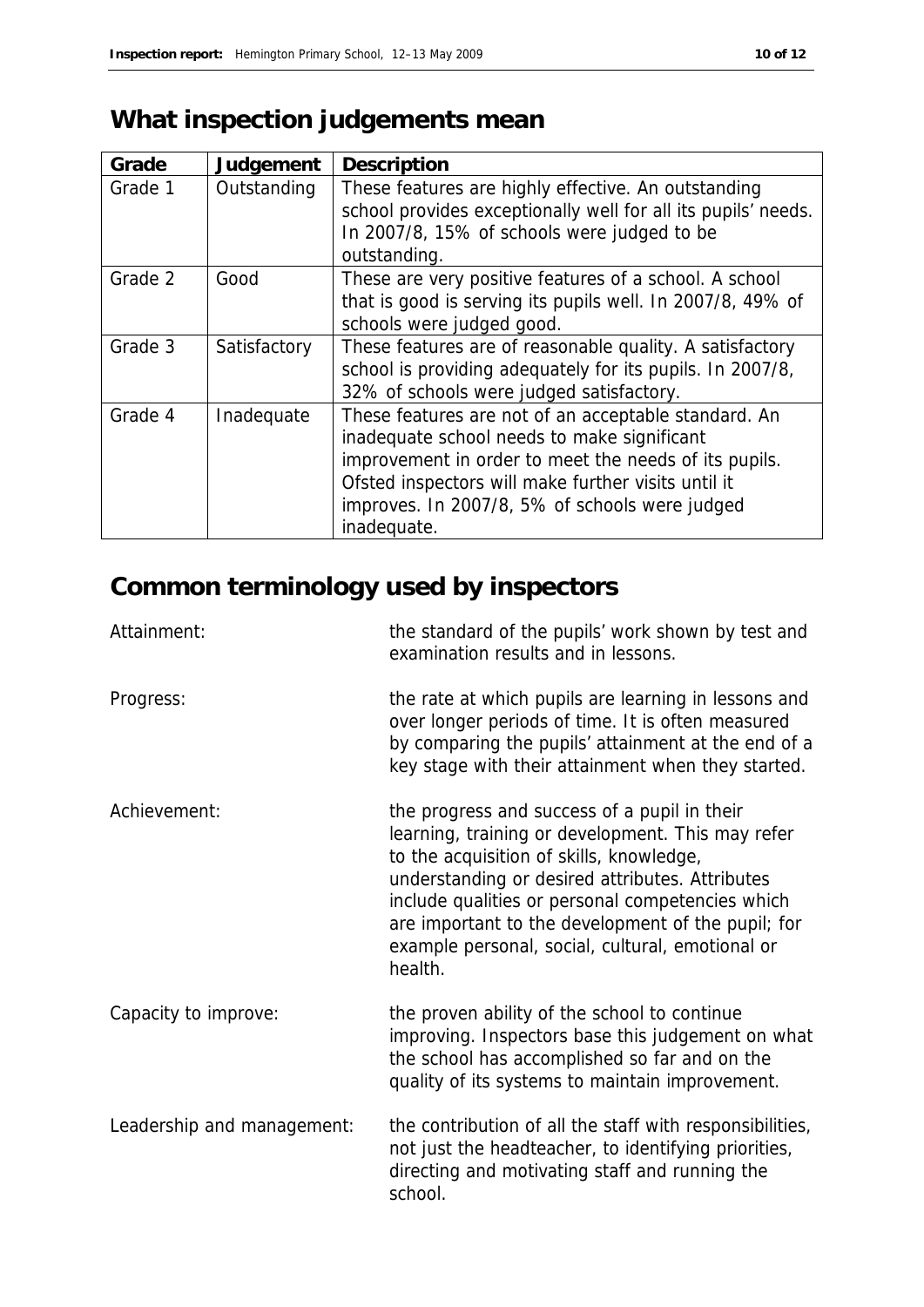

14 May 2009

Dear Children

**Inspection of Hemington Primary, Hemington, DE74 2RB**

Thank you for making me feel so welcome and answering my questions when I visited you recently. You are rightly proud of your school. You and your parents are correct in thinking that you go to a good school that has some outstanding features. Here are some of the things I found out.

- Children in the Early Years Foundation Stage make an excellent start to their education and so do pupils in Years 1 and 2.
- You make good progress and you reach standards that are often above those expected for your age and often higher in English, but they are not as high in mathematics and science.
- Your behaviour is excellent. You are polite, friendly and helpful to everyone. You want to help others and work to make the school a better place.
- You clearly enjoy your lessons and often have lots of fun. You work hard and want to do well.
- You are taught well and all your teachers work hard to make sure that your lessons are interesting.
- The headteacher and all the staff provide excellent care, support and guidance for you all.
- Everyone in the school works together as a strong team and there is an excellent partnership with your parents and lots of others who can help you to learn.

Even though Hemington is a good school there are things it can do to make it even better. I have asked the headteacher and governors to:

- make sure you make the same good progress in mathematics and science as you do in English by helping you to understand how well you are doing and how to improve
- take the opportunity to check on how you are doing and what needs to be further improved
- give you more opportunities to work and play with people of other cultures.

Good wishes and every success for the future.

Yours faithfully Hazel Callaghan Lead inspector